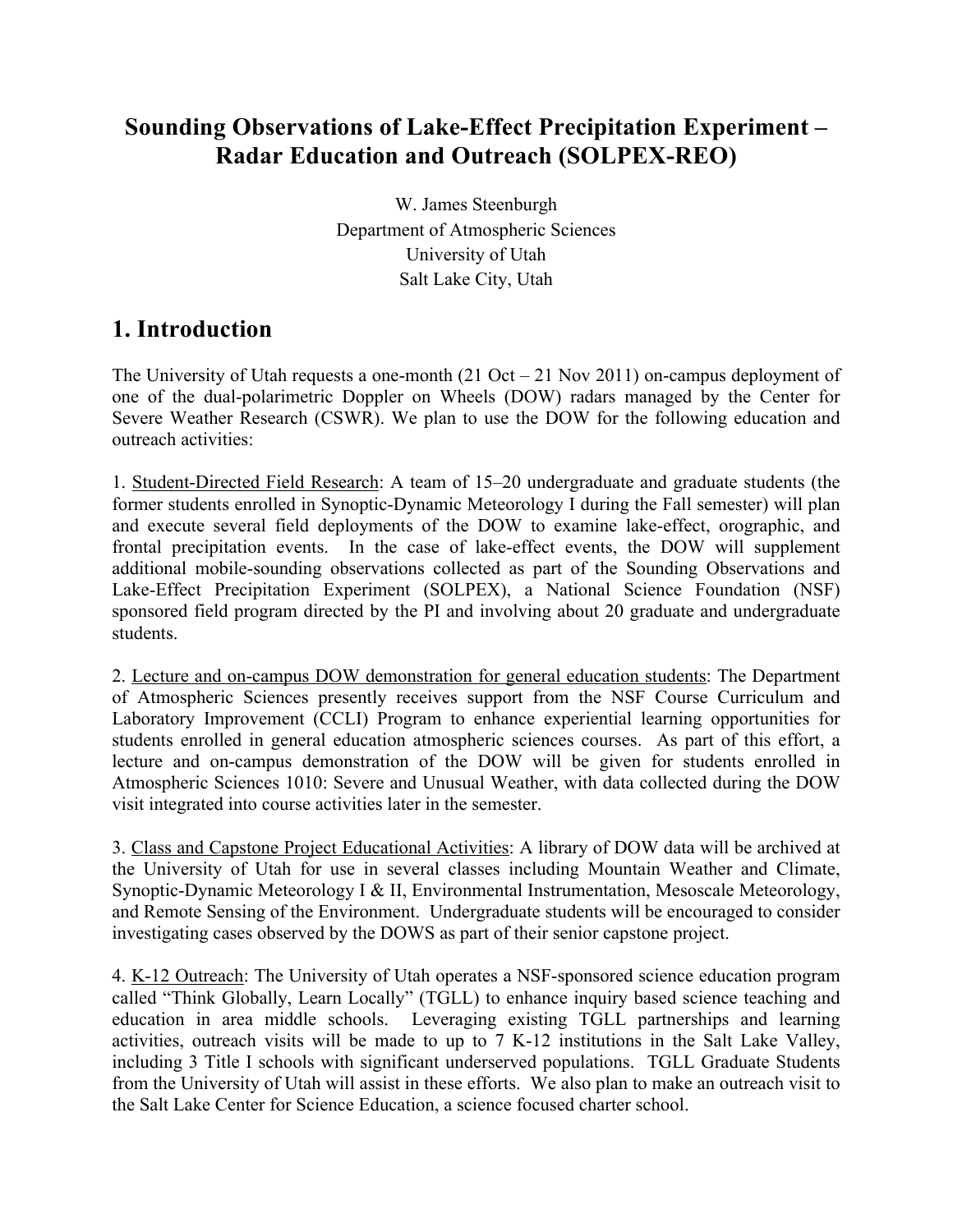## **2. Educational Activities and Benefits**

The University of Utah Department of Atmospheric Sciences has a strong history of integrating field research into its educational programs. For example, during the past winter, the SOLPEX and Persistent Cold-Air Pools (PCAPS) field programs were held in the Salt Lake Valley and surrounding environs and involved the participation of nearly all of our graduate and upperdivision undergraduate students. In both field programs, students helped with the field program design, as well as the installation and operation of surface-based and upper-air observing systems. For example, the PCAPS Facebook page provides a retrospective feed highlighting many of these activities (http://www.facebook.com/group.php?gid=232805320100).



**Figure 1. Students prepare an upper-air sounding during the PCAPS field program.**

Lacking from these recent efforts has been the deployment and use of a precipitation radar. The DOW last visited the University of Utah in 2000, when it was successfully deployed for the Intermountain Precipitation Experiment (IPEX, Schultz et al. 2002; Schultz and Trapp 2003; Cox et al. 2005), but this was long before the current generation of students arrived on campus. For upper-division undergraduate and graduate students, we would like to use the DOW to (1) provide a hands-on experience in the design and execution of a field radar to examine precipitation systems (2) to create a case-study library that can be used in future courses and/or for students to use for their senior capstone research projects.

Because there is tremendous interest at the University of Utah in Mountain Meteorology, we are especially interested in building a case-study library of precipitation events in which orographic and landsurface processes contribute to the precipitation

dynamics. Such a unique library would greatly appeal to our students and would be utilized in the following courses:

- Atmos 5110/6110/5210/6210: Synoptic-Dynamic Meteorology I & II (Prof. Jim Steenburgh), which examines the weather of northern Utah from a multiscale perspective, including the processes responsible for orographic and lake-effect snowstorms.
- Atmos 3210: Mountain Weather and Climate (Prof. Dave Whiteman), a popular course given the geographic setting of the University of Utah that can utilize DOW imagery for orographic precipitation lectures.
- Atmos 5050/6050: Environmental Instrumentation (Prof. John Horel), which has traditionally emphasized in situ observations, but will be able to better address issues related to radar observations and analysis in complex terrain using the DOW data.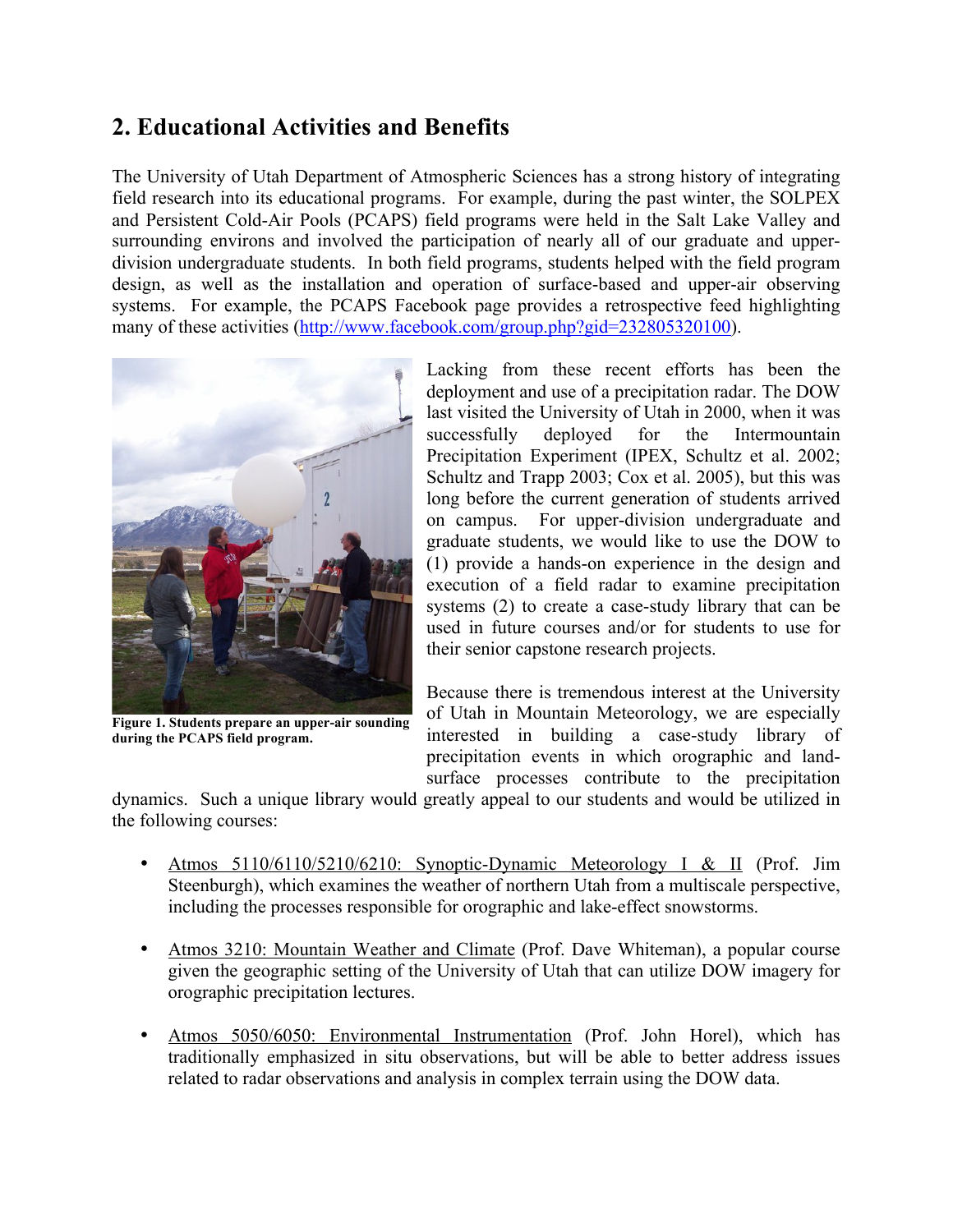• Atmos 5230/6230 Mesoscale Meteorology (Prof. Ed Zipser) will be able to utilize the DOW data to provide instruction in the use of polarimetric radar.

The Department also has a new senior capstone project requirement, and cases examined by the DOW will be of great interest for students wishing to complete a case study as part of this requirement. DOW data will be converted to a format readable by the Unidata Integrated Data Viewer (IDV), which will allow three-dimensional visualization and integration with other datasets used by the students.

Finally, with support from the NSF CCLI program, the Department has been working to increase experiential learning opportunities for students in *Atmos 1010: Severe and Unusual Weather*, a general education science course taken primarily by non-majors. Radar data is used regularly in the class, but the DOW will allow us to provide a much more intimate first-hand experience for the students.

## **3. Outreach Activities**

Through the TGLL program (http://tgll.utah.edu), the Department of Atmospheric Sciences has strong ties with middle and high school teachers in the Salt Lake City school district. Three of our students presently serve as TGLL graduate student fellows and, along with graduate student fellows from the Departments of Biology and Geology and Geophysics, work with these teachers to promote learning in the atmospheric, biological, and geological sciences. Weather and climate feature prominently in these efforts.

Working with the TGLL fellows and middle and high school teachers, we will exhibit the DOW for up to 7 Salt Lake schools, including 3 Title I schools with significant underserved populations and the Salt Lake Center for Science Education. The students will be given a handson look at the DOW and be given instruction in weather safety, especially issues of importance in the State of Utah.

Field program activities at the University of Utah have traditionally garnered considerable local media attention. We will contact the *Salt Lake Tribune* and local television stations and encourage them to cover our efforts.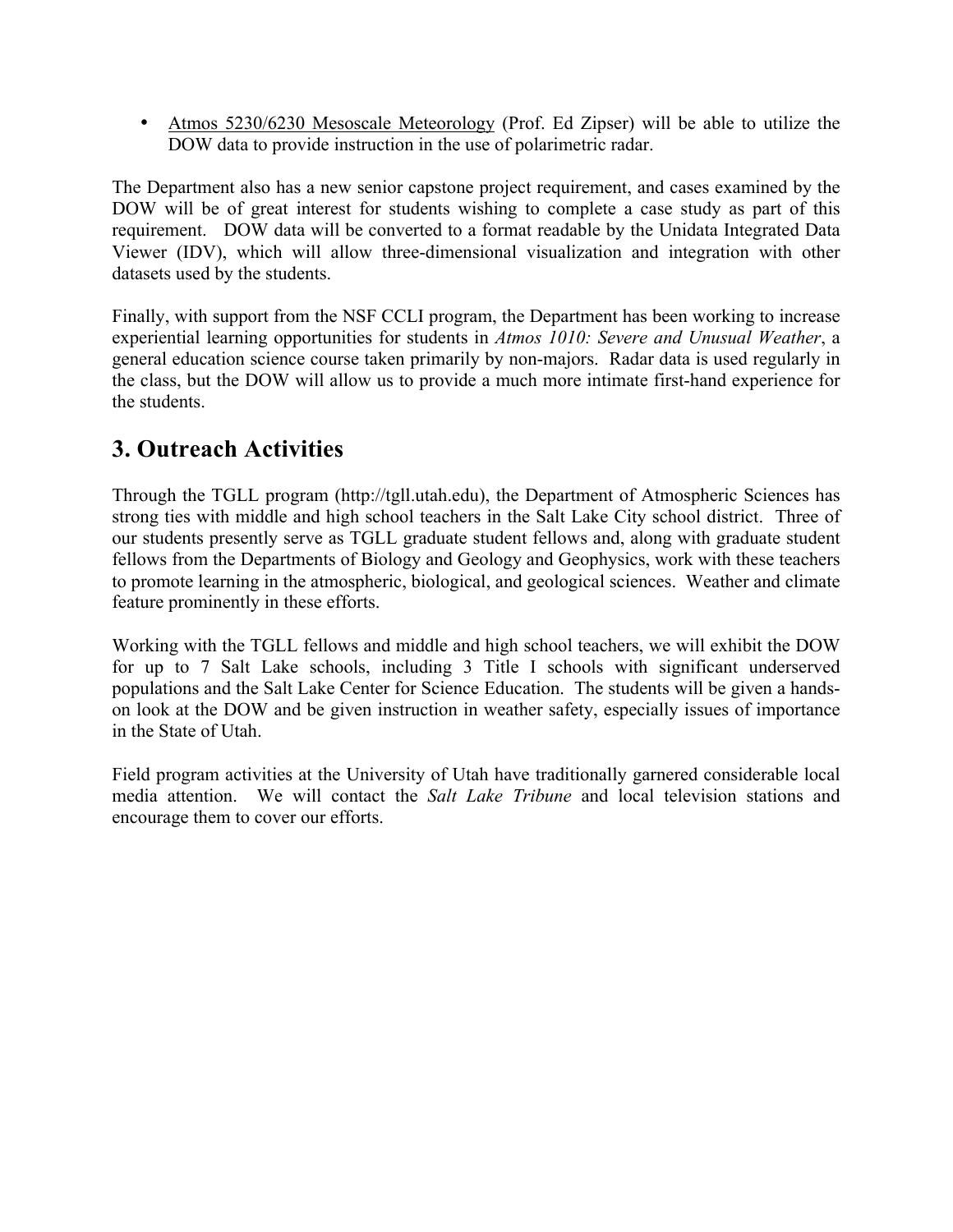# **Facility Request Form for Educational Activities**

| <b>Requestor Name</b>                       | W. James Steenburgh                |
|---------------------------------------------|------------------------------------|
|                                             |                                    |
| <b>Institution and Address</b>              | 135 South 1460 East Room 819       |
|                                             | Department of Atmospheric Sciences |
|                                             | University of Utah                 |
|                                             | Salt Lake City, UT 84112-0110      |
| Phone and Email                             | 801-581-8727                       |
|                                             | jim.steenburgh@utah.edu            |
| Faculty Advisor Name (if student requestor) | N/A                                |
| <b>Institution and Address</b>              | N/A                                |
| Phone and Email                             | N/A                                |

### **Part I: General Information**

## **Part II: Project Description**

| Project Title                                      | Sounding Observations of Lake-   |
|----------------------------------------------------|----------------------------------|
|                                                    | effect Precipitation Experiment- |
|                                                    | Radar Education and Outreach     |
|                                                    | (SOLPEX-REO)                     |
| Project Location                                   | Salt Lake City, UT               |
| Start and End Dates of Field Deployment            | $21$ Oct $-21$ Nov 2011          |
| NSF Facilities requested (type and $#$ of systems) | $1-DOW$                          |
| Number of Expendables requested (if applicable)    | N/A                              |

## **Part III: Educational Activities Description**

| Number of students        | Graduate: 10-20                                                  |
|---------------------------|------------------------------------------------------------------|
| involved                  | Undergraduate: 10-15                                             |
| Desired training          | 1. Infield training of select team of graduate and undergraduate |
| activities conducted by   | students on deployment and use of DOW.                           |
| Facility Staff incl. time |                                                                  |
| in the field              |                                                                  |
| Desired teaching          | 1. Lectures and on-site demonstration of components and          |
| activities conducted by   | operation of a research radar.                                   |
| Facility Staff incl. time | 2. Lecture and on-site demonstration of DOW for general          |
| in the field              | education course, Atmos 1010: Severe and Unusual Weather.        |
|                           | This activity related to NSF-CCLI Grant: Observing Snow and      |